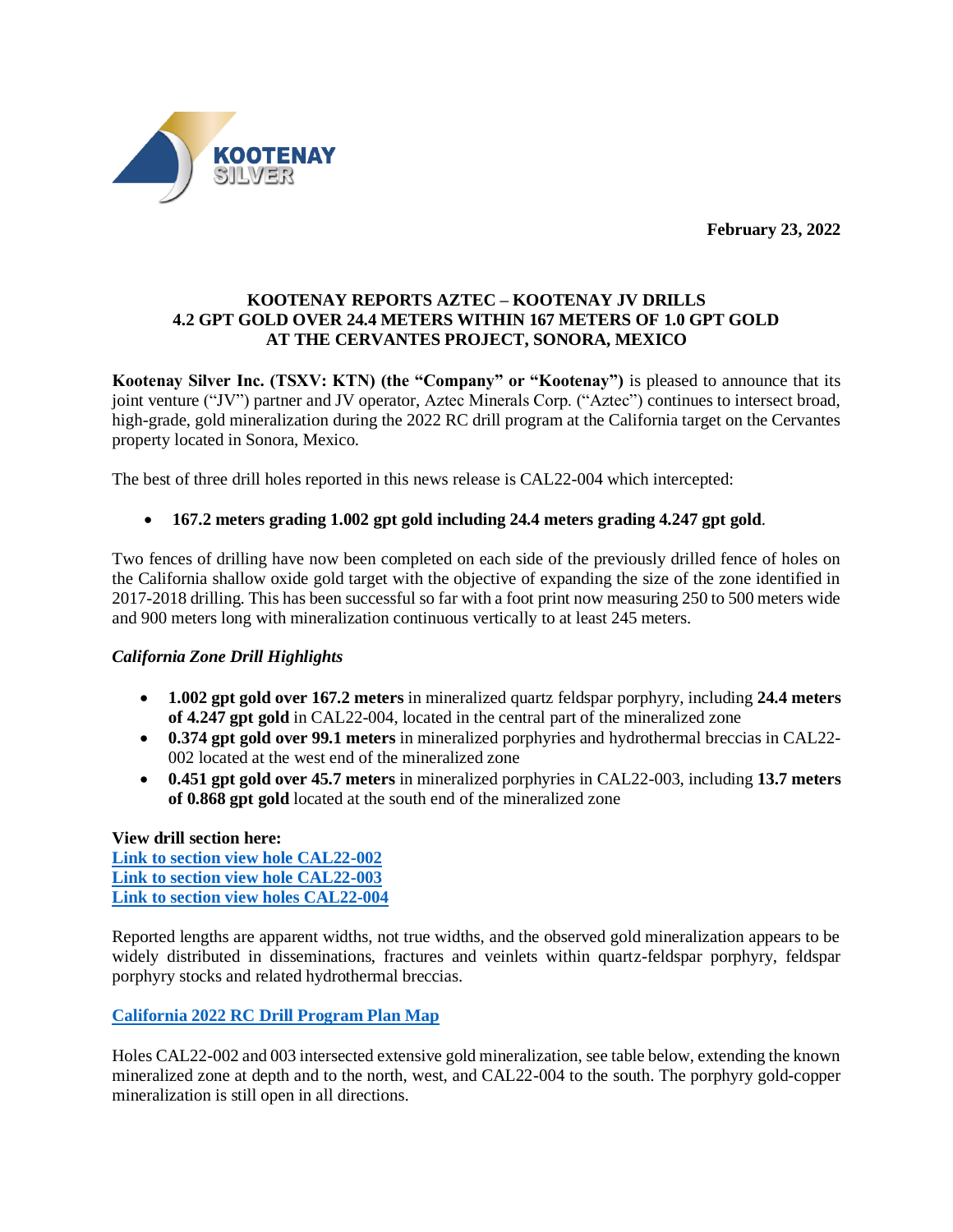| <b>Drill Hole</b> | <b>From</b><br>(meters) | To<br>(meters) | <b>Interval</b><br>(meters) | Gold<br>(gpt) | <b>Comments</b> |
|-------------------|-------------------------|----------------|-----------------------------|---------------|-----------------|
| CAL22-001         | 16.77                   | 77.74          | 60.97                       | 1.451         | 230 Az, -60     |
| Including         | 30.49                   | 45.73          | 15.24                       | 3.962         |                 |
|                   | 86.89                   | 112.8          | 25.91                       | 0.348         |                 |
|                   |                         |                |                             |               |                 |
| <b>CAL22-002</b>  | 4.6                     | 103.7          | 99.1                        | 0.374         | 225 Az, -60     |
|                   |                         |                |                             |               |                 |
| <b>CAL22-003</b>  | 45.7                    | 91.5           | 45.7                        | 0.451         | 235 Az, -60     |
| <b>Including</b>  | 60.9                    | 74.7           | 13.7                        | 0.868         |                 |
|                   |                         |                |                             |               |                 |
| <b>CAL22-004</b>  | $\bf{0}$                | 167.2          | 167.2                       | 1.002         | 235 AZ, -60     |
| <b>Including</b>  | 131.1                   | 155.5          | 24.4                        | 4.247         |                 |

**Detailed Drill Results – CAL-22-001 to CAL-22-004**

The Aztec-Kootenay JV has now completed its Phase 2 Reverse circulation (RC) program of 26 holes, totaling 4,649 meters at the **Cervantes Property**. Four holes drilled into the Purisma target have been previously reported. The single drill holes at Jasper and California North found mineralized quartz feldspar porphyry with results pending.

The Aztec-Kootenay JV will now carry out channel sampling and geologic mapping of the new drill roads at California, California Norte and Jasper, as well as to expand surface sampling and mapping on the property in general to continue the 2021 phase 1 surface program.

Drill samples cuttings are collected every 5 feet (1.52 meters) from all drill holes. The samples are analyzed by Bureau Veritas for gold with a 30-gram sample size using the method FA430 followed by MA300. Over limits, when present, are analyzed by AR404 or FA550. All holes contain certified blanks, standards, and duplicates as part of the quality control program. The QA/QC has delivered excellent results to date good data integrity. The samples are shipped to and received by Bureau Veritas Minerals laboratory for the gold and multielement geochemical analysis and additional gold results will be received and reported in the next several weeks. Final multielement ICP results are expected to follow the release of the preliminary gold assays and are expected to be received during the second quarter 2022.

# *Cervantes Property Highlights*

# **[View: Cervantes Project Location Map](https://www.kootenaysilver.com/assets/img/nr/Loc-Map.jpg)**

- **Large well-located property** (3,649 hectares) with good infrastructure, road access, local town, all private land, water wells on property, grid power nearby
- **Seven prospective mineralized zones related** to high level porphyries and breccias along an 7.0km east-northeast corridor with multiple intersecting northwest structures
- **Distinct geophysical anomalies,** California target marked by high magnetic and low resistivity anomalies, high radiometric and chargeability anomalies responding to pervasive alteration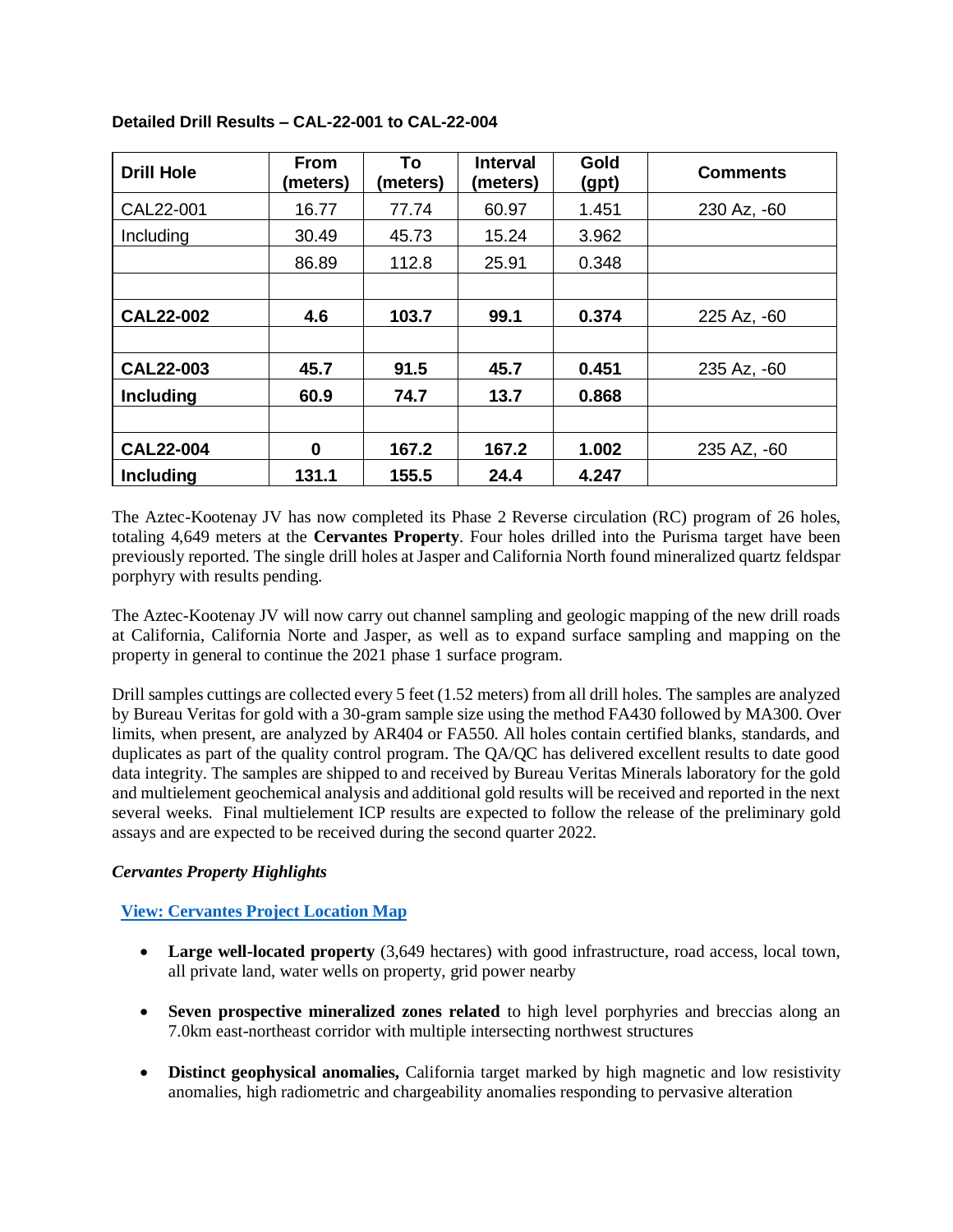- **Extensive gold mineralization at California zone**, 118 soil samples average 0.44 gpt gold over 900 m by 600 m area, trench rock-channel samples up to 0.47 gpt gold over 222m
- **Already drilled the first discovery** hole at the California zone, intersected gold oxide cap to a classic gold-copper porphyry deposit, drill results up to 0.77 gpt gold over 160 m
- **Excellent gold recoveries** from preliminary metallurgical tests on drill core from California zone; oxide gold recoveries in bottle roll tests range from 75% to 87%
- **California geophysical anomaly wide open** laterally and at depth, IP chargeability strengthens and broadens to >500m depth over an area 1100 m by 1200 m
- **Three-Dimensional IP Survey** conducted in 2019 extends strong chargeability anomalies to the southwest covering Estrella, Purisima East, and Purisima West, coinciding well with alteration and Au-Cu-Mo soil geochemical anomalies, all undrilled.

# *Cervantes Property Overview*

Cervantes is a highly prospective porphyry gold-copper property located in southeastern Sonora State, Mexico located 160 km east of Hermosillo, Sonora, Mexico within the prolific Laramide porphyry copper belt approximately 265 km southeast of the Cananea porphyry copper-molybdenum mine (Grupo Mexico). Cervantes also lies along a northeast-southwest transverse trending gold belt that includes the Mulatos epithermal gold mine (Alamos Gold) 60 km to the east, 35 km northeast of the Osisko San Antonio gold mine, 45 km west of the La India mine (Agnico Eagle), and 40 km northwest of Santana gold deposit (Minera Alamos). The property was acquired by Kootenay Silver by prospecting and staking and later optioned to Aztec Minerals who earned a 65% interest under the agreement. The property is now a 65/35 JV operated by Aztec with Kootenay holding a 35% interest and both parties contributing their pro rata interests to the project.

Neither the TSX Venture Exchange nor its Regulation Services Provider (as that term is defined in policies of the TSX Venture Exchange) accepts responsibility for the adequacy or accuracy of this release.

## *Qualified Persons*

The Kootenay technical information in this news release has been prepared in accordance with the Canadian regulatory requirements set out in National Instrument 43-101 (Standards of Disclosure for Mineral Projects) and reviewed and approved on behalf of Kootenay by James McDonald, P.Geo, President, CEO & Director for Kootenay, a Qualified Person.

## *About Kootenay Silver Inc.*

*Kootenay Silver Inc. is an exploration company actively engaged in the discovery and development of mineral projects in the Sierra Madre Region of Mexico. Supported by one of the largest junior portfolios of silver assets in Mexico, Kootenay continues to provide its shareholders with significant leverage to silver prices. The Company remains focused on the expansion of its current silver resources, new discoveries and the near-term economic development of its priority silver projects located in prolific mining districts in Sonora, State and Chihuahua, State, Mexico, respectively.*